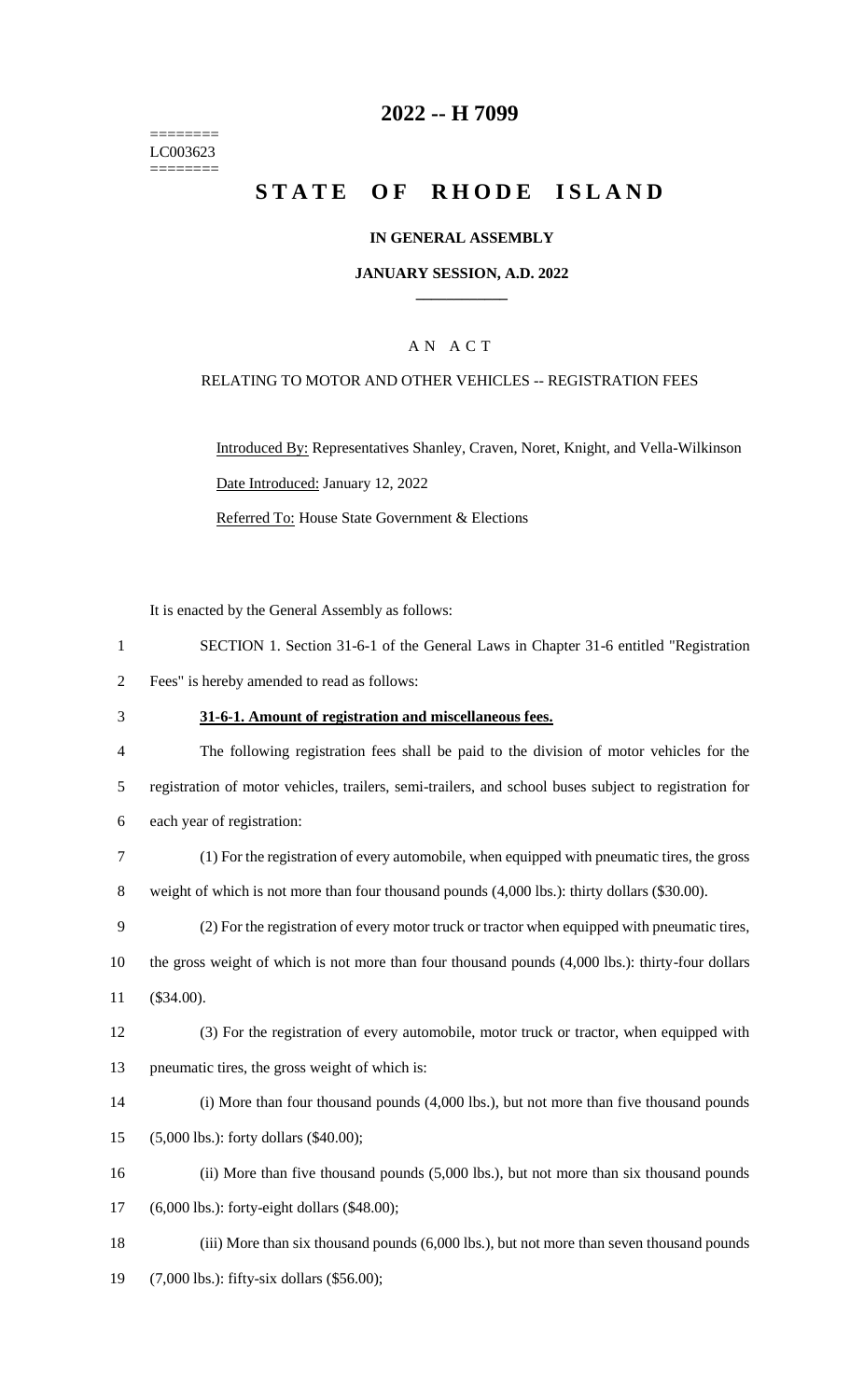| $\mathbf{1}$   | (iv) More than seven thousand pounds (7,000 lbs.), but not more than eight thousand           |
|----------------|-----------------------------------------------------------------------------------------------|
| $\overline{2}$ | pounds (8,000 lbs.): sixty-four dollars (\$64.00);                                            |
| 3              | (v) More than eight thousand pounds (8,000 lbs.), but not more than nine thousand pounds      |
| 4              | $(9,000$ lbs.): seventy dollars $(\$70.00)$ ;                                                 |
| 5              | (vi) More than nine thousand pounds (9,000 lbs.), but not more than ten thousand pounds       |
| 6              | $(10,000$ lbs.): seventy-eight dollars $(\$78.00)$ ;                                          |
| 7              | (vii) More than ten thousand pounds (10,000 lbs.), but not more than twelve thousand          |
| 8              | pounds $(12,000$ lbs.): one hundred six dollars $(\$106)$ ;                                   |
| 9              | (viii) More than twelve thousand pounds (12,000 lbs.), but not more than fourteen thousand    |
| 10             | pounds (14,000 lbs.): one hundred twenty-four dollars (\$124);                                |
| 11             | $(ix)$ More than fourteen thousand pounds $(14,000$ lbs.), but not more than sixteen thousand |
| 12             | pounds (16,000 lbs.): one hundred forty dollars (\$140);                                      |
| 13             | $(x)$ More than sixteen thousand pounds (16,000 lbs.), but not more than eighteen thousand    |
| 14             | pounds (18,000 lbs.): one hundred fifty-eight dollars (\$158);                                |
| 15             | (xi) More than eighteen thousand pounds (18,000 lbs.), but not more than twenty thousand      |
| 16             | pounds (20,000 lbs.): one hundred seventy-six dollars (\$176);                                |
| 17             | $(xii)$ More than twenty thousand pounds $(20,000$ lbs.), but not more than twenty-two        |
| 18             | thousand pounds (22,000 lbs.): one hundred ninety-four dollars (\$194);                       |
| 19             | (xiii) More than twenty-two thousand pounds (22,000 lbs.), but not more than twenty-four      |
| 20             | thousand pounds $(24,000$ lbs.): two hundred ten dollars $(\$210)$ ;                          |
| 21             | $(xiv)$ More than twenty-four thousand pounds $(24,000$ lbs.), but not more than twenty-six   |
| 22             | thousand pounds (26,000 lbs.): two hundred thirty dollars (\$230);                            |
| 23             | $(xv)$ More than twenty-six thousand pounds $(26,000$ lbs.), but not more than twenty-eight   |
| 24             | thousand pounds (28,000 lbs.): two hundred ninety-six dollars (\$296);                        |
| 25             | (xvi) More than twenty-eight thousand pounds (28,000 lbs.), but not more than thirty          |
| 26             | thousand pounds (30,000 lbs.): three hundred sixteen dollars (\$316);                         |
| 27             | (xvii) More than thirty thousand pounds (30,000 lbs.), but not more than thirty-two           |
| 28             | thousand pounds (32,000 lbs.): four hundred and twenty-two dollars (\$422);                   |
| 29             | (xviii) More than thirty-two thousand pounds (32,000 lbs.), but not more than thirty-four     |
| 30             | thousand pounds (34,000 lbs.): four hundred and forty-eight dollars (\$448);                  |
| 31             | (xix) More than thirty-four thousand pounds (34,000 lbs.), but not more than thirty-six       |
| 32             | thousand pounds (36,000 lbs.): four hundred and seventy-six dollars (\$476);                  |
| 33             | $(xx)$ More than thirty-six thousand pounds $(36,000$ lbs.), but not more than thirty-eight   |
| 34             | thousand pounds (38,000 lbs.): five hundred and two dollars (\$502);                          |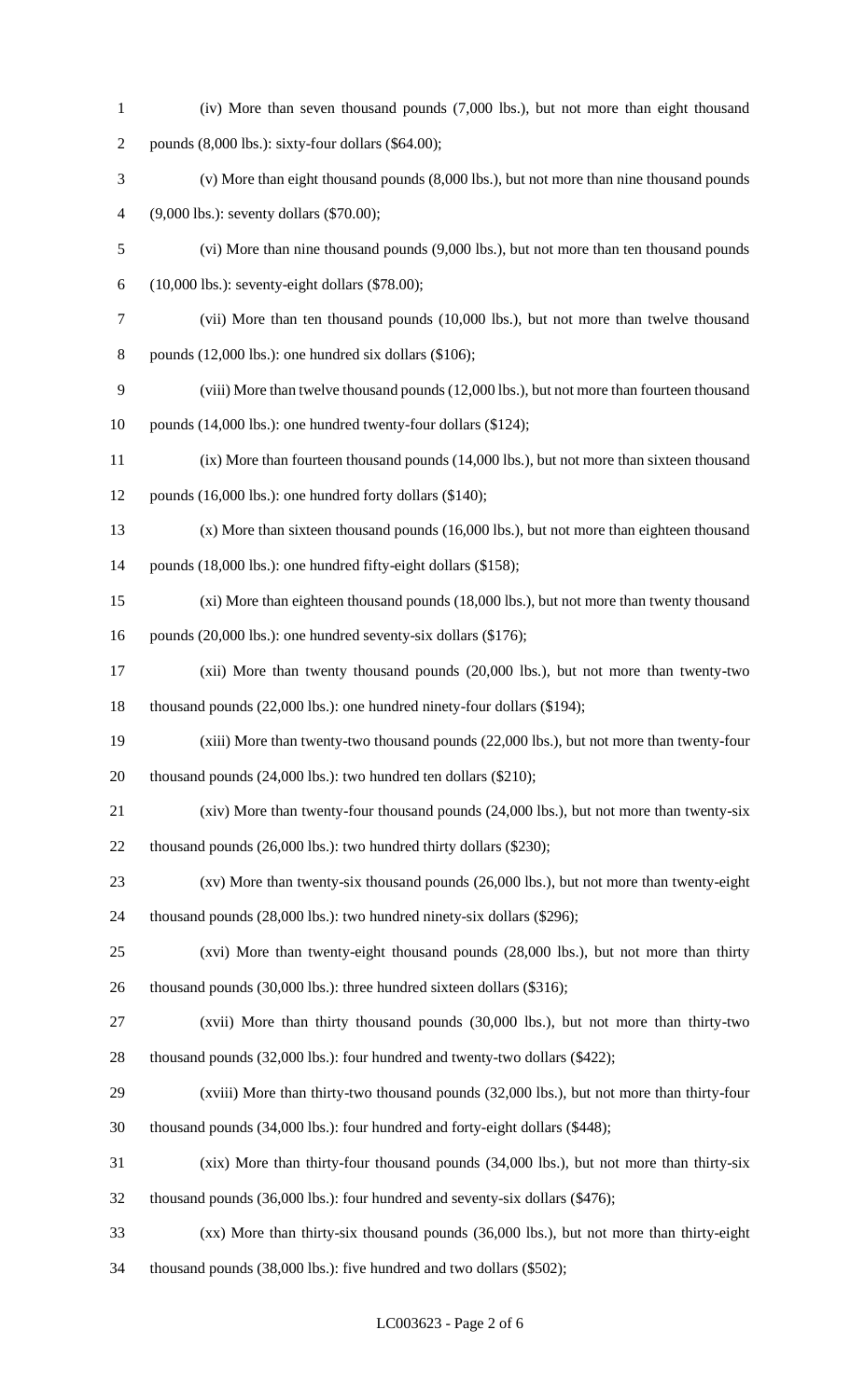- (xxi) More than thirty-eight thousand pounds (38,000 lbs.), but not more than forty 2 thousand pounds (40,000 lbs.): five hundred and twenty-eight dollars (\$528);
- (xxii) More than forty thousand pounds (40,000 lbs.), but not more than forty-two thousand 4 pounds (42,000 lbs.): five hundred and fifty-four dollars (\$554);
- (xxiii) More than forty-two thousand pounds (42,000 lbs.), but not more than forty-six thousand pounds (46,000 lbs.): six hundred and eight dollars (\$608);
- (xxiv) More than forty-six thousand pounds (46,000 lbs.), but not more than fifty thousand 8 pounds (50,000 lbs.): six hundred and sixty dollars (\$660);
- (xxv) More than fifty thousand pounds (50,000 lbs.), but not more than fifty-four thousand 10 pounds (54,000 lbs.): seven hundred and twelve dollars (\$712);
- (xxvi) More than fifty-four thousand pounds (54,000 lbs.), but not more than fifty-eight thousand pounds (58,000 lbs.): seven hundred and sixty-eight dollars (\$768);
- (xxvii) More than fifty-eight thousand pounds (58,000 lbs.), but not more than sixty-two 14 thousand pounds (62,000 lbs.): eight hundred and sixteen dollars (\$816);
- (xxviii) More than sixty-two thousand pounds (62,000 lbs.), but not more than sixty-six thousand pounds (66,000 lbs.): eight hundred and seventy-six dollars (\$876);
- (xxix) More than sixty-six thousand pounds (66,000 lbs.), but not more than seventy thousand pounds (70,000 lbs.): nine hundred and twenty-four dollars (\$924);
- (xxx) More than seventy thousand pounds (70,000 lbs.), but not more than seventy-four thousand pounds (74,000 lbs.): nine hundred and seventy-two dollars (\$972);
- (xxxi) Over seventy-four thousand pounds (74,000 lbs.): nine hundred and seventy-two dollars (\$972), plus twenty-four dollars (\$24.00) per two thousand pounds (2,000 lbs.) gross weight.
- (4) For the registration of every semi-trailer to be used with a truck-tractor, as defined in § 31-1-4(f), shall be as follows: an annual fee of twelve dollars (\$12.00) for a one-year registration; for multi-year registrations the fee of fifty dollars (\$50.00) for a five-year (5) registration; and eighty dollars (\$80.00) for an eight-year (8) registration. However, when in use, the weight of the resulting semi-trailer unit and its maximum carrying capacity shall not exceed the gross weight of the original semi-trailer unit from which the gross weight of the tractor was determined. A registration certificate and registration plate shall be issued for each semi-trailer so registered. There shall be no refund of payment of such fee, except that when a plate is returned prior to ninety (90) days before the effective date of that year's registration, the pro rate amount, based on the unused portion of the multi-year registration plate period at time of surrender, shall be refunded. A multi-year semi-trailer registration may be transferred to another semi-trailer subject to the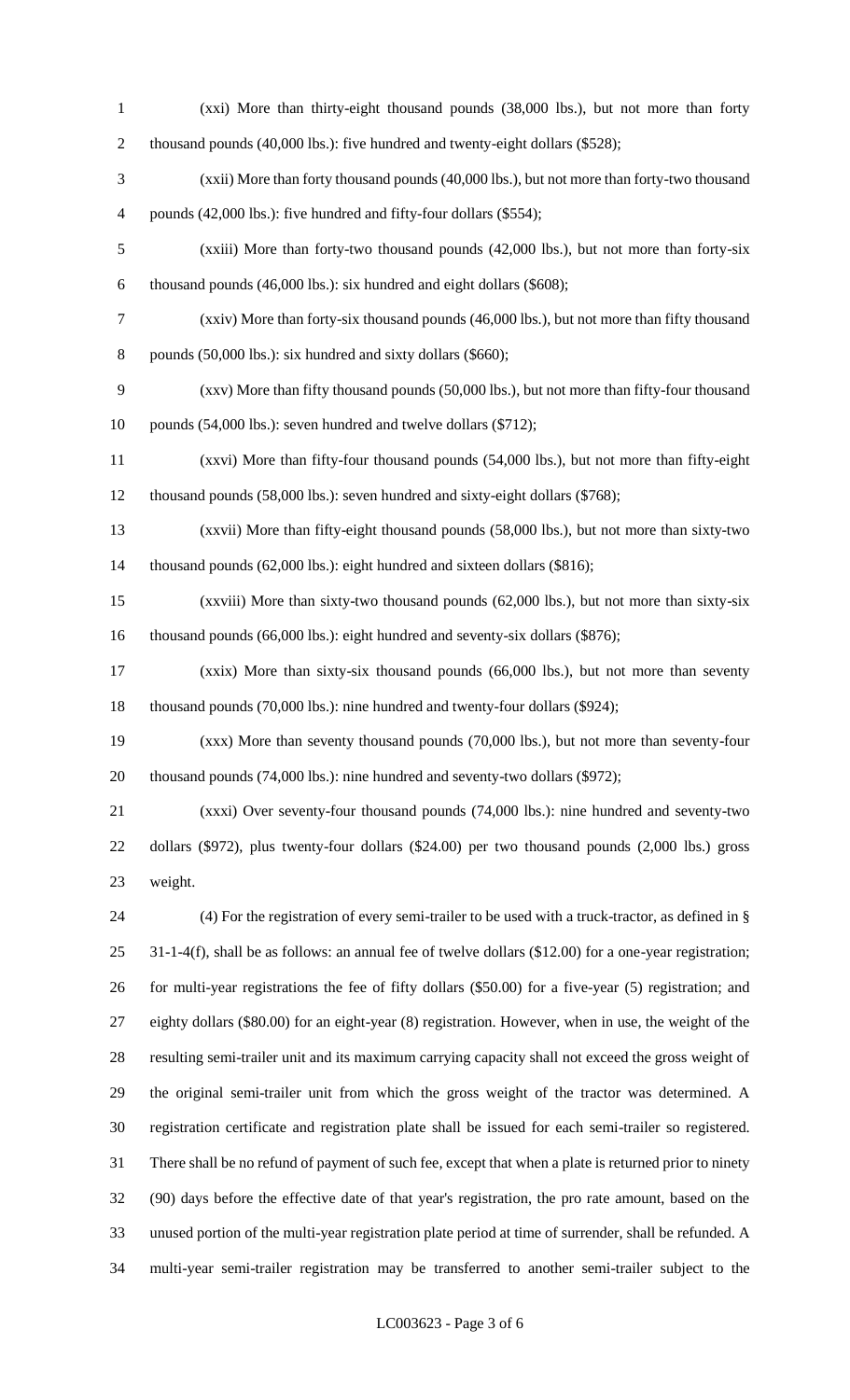provisions and fee set forth in § 31-6-11. Thirty percent (30%) of the semi-trailer registration fee shall be retained by the division of motor vehicles to defray the costs of implementation of the international registration plan (IRP) and fleet registration section.

 (5) For the registration of every automobile, motor truck, or tractor, when equipped with other than pneumatic tires, there shall be added to the above gross weight fees a charge of ten cents 6 (10 $\phi$ ) for each one hundred pounds (100 lbs.) of gross weight.

 (6) For the registration of every public bus, the rates provided for motor vehicles for hire 8 plus two dollars (\$2.00) for each passenger that bus is rated to carry, the rating to be determined by the administrator of the division of motor vehicles.

 (7) For the registration of every motorcycle, or motor-driven cycle, thirteen dollars (\$13.00). Three dollars (\$3.00) from that sum shall be turned over to the department of education to assist in the payment of the cost of the motorcycle driver's education program as enumerated in § 31-10.1-1.1.

 (8) For the registration of every trailer, not including semi-trailers used with a truck-tractor as defined in § 31-1-4(d), with a gross weight of three thousand pounds (3,000 lbs.) or less, five dollars (\$5.00). Trailers with a gross weight of more than three thousand pounds (3,000 lbs.) shall be assessed a registration fee of one dollar and fifty cents (\$1.50) per thousand pounds (1,000 lbs.). (9) The annual registration fee for a motor vehicle, commonly described as a boxcar and/or

 locomotive, and used only by La Societe Des 40 Hommes et 8 Chevaux for civic demonstration, parades, convention purposes, or social welfare work, shall be two dollars (\$2.00).

 (10) For the registration of every motor vehicle, trailer, or semi-trailer owned by any department or agency of any city or town or district, provided the name of the city or town or district or state department or agency owning the same shall be plainly printed on two (2) sides of the vehicle, two dollars (\$2.00).

(11) For the registration of motor vehicles used for racing, fifteen dollars (\$15.00).

26 (12) For every duplicate registration certificate, seventeen dollars (\$17.00), except an

 electronic duplicate registration certificate provided by email, where the fee shall be five dollars (\$5.00).

 (13) For every certified copy of a registration certificate or application, ten dollars (\$10.00). (14) For every certificate assigning a special identification number or mark as provided in

§ 31-3-37, one dollar (\$1.00).

 (15) For every replacement of number plates or additional pair of number plates, without changing the number, thirty dollars (\$30.00).

(16) For the registration of every farm vehicle, used in farming as provided in § 31-3-31: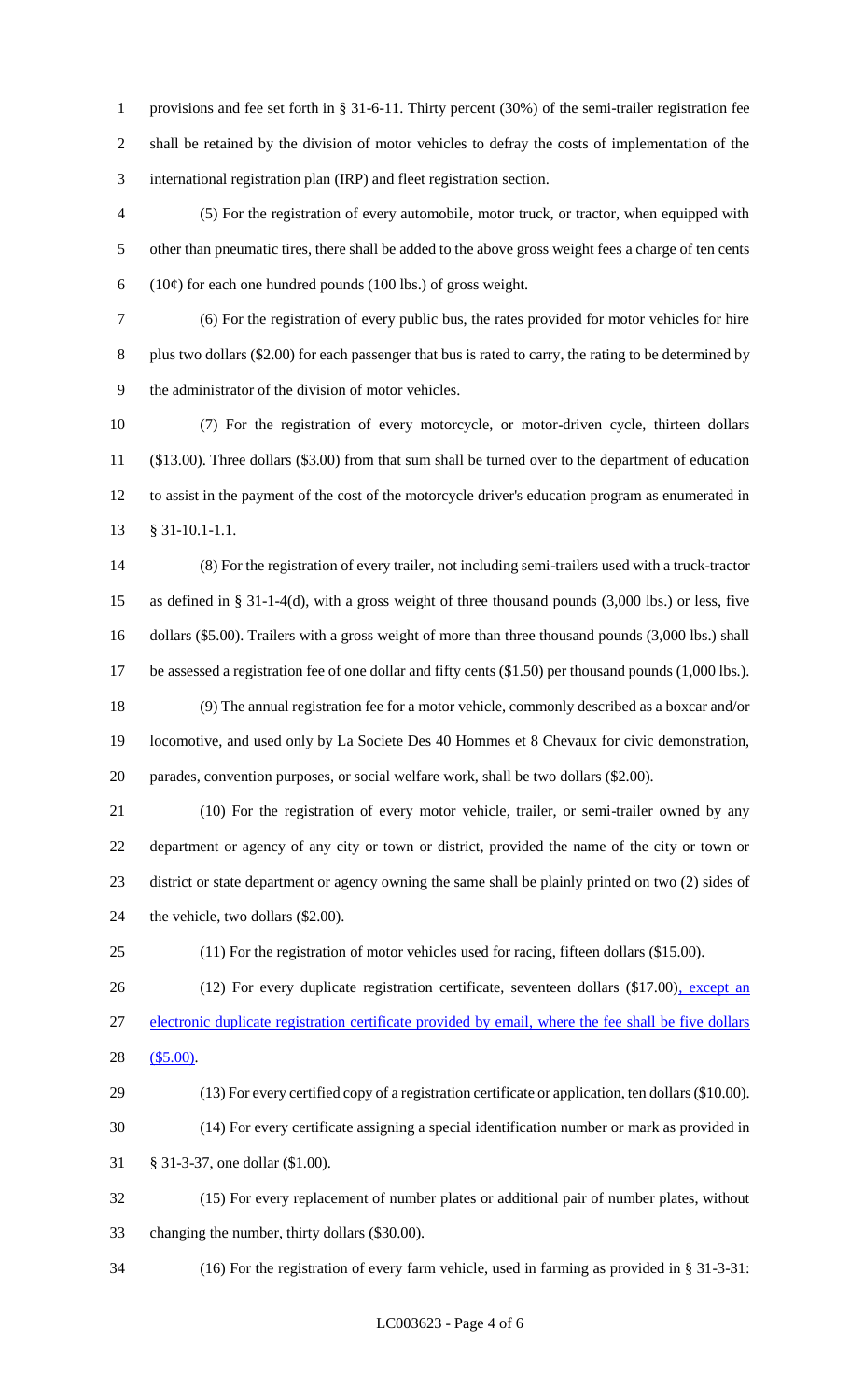ten dollars (\$10.00).

(17) For the registration of antique motor vehicles, five dollars (\$5.00).

 (18) For the registration of a suburban vehicle, when used as a pleasure vehicle and the gross weight of which is not more than four thousand pounds (4,000 lbs.), the same rates as charged in subsection (1) of this section shall be applicable and when used as a commercial vehicle and the gross weight of which is not more than four thousand pounds (4,000 lbs.), the same rates as provided in subsection (2) of this section shall be applicable. The rates in subsection (3) of this section shall be applicable when the suburban vehicle has a gross weight of more than four thousand pounds (4,000 lbs.), regardless of the use of the vehicle.

 (19) For the registration of every motor bus that is used exclusively under contract with a political subdivision or school district of the state for the transportation of school children, twenty- five dollars (\$25); provided that the motor bus may also be used for the transportation of persons to and from church and Sunday school services, and for the transportation of children to and from educational or recreational projects sponsored by a city or town or by any association or organization supported wholly or in part by public or private donations for charitable purposes, without the payment of additional registration fee.

(20) For the registration of every motorized bicycle, ten dollars (\$10.00).

(21) For the registration of every motorized tricycle, ten dollars (\$10.00).

 (22) For the replacement of number plates with a number change, twenty dollars (\$20.00). (23) For the initial issuance and each reissuance of fully reflective plates, as required by §§ 31-3-10, 31-3-32, and 31-3-33, an additional eight dollars (\$8.00).

 (24) For the issuance of a trip permit under the International Registration Plan, twenty-five dollars (\$25.00) per vehicle. The division of motor vehicles is authorized to issue seventy-two-hour (72) trip permits for vehicles required to be registered in the International Registration Plan that have not been apportioned with the state of Rhode Island.

 (25) For the issuance of a hunter's permit under the International Registration Plan, twenty- five dollars (\$25.00) per vehicle. The division of motor vehicles is authorized to issue hunter's permits for motor vehicles based in the state of Rhode Island and otherwise required to be registered in the International Registration Plan. These permits are valid for thirty (30) days.

(26) For the registration of a specially adapted motor vehicle necessary to transport a family

member with a disability for personal, noncommercial use, a fee of thirty dollars (\$30.00) assessed.

SECTION 2. This act shall take effect six (6) months after passage.

======== LC003623 ========